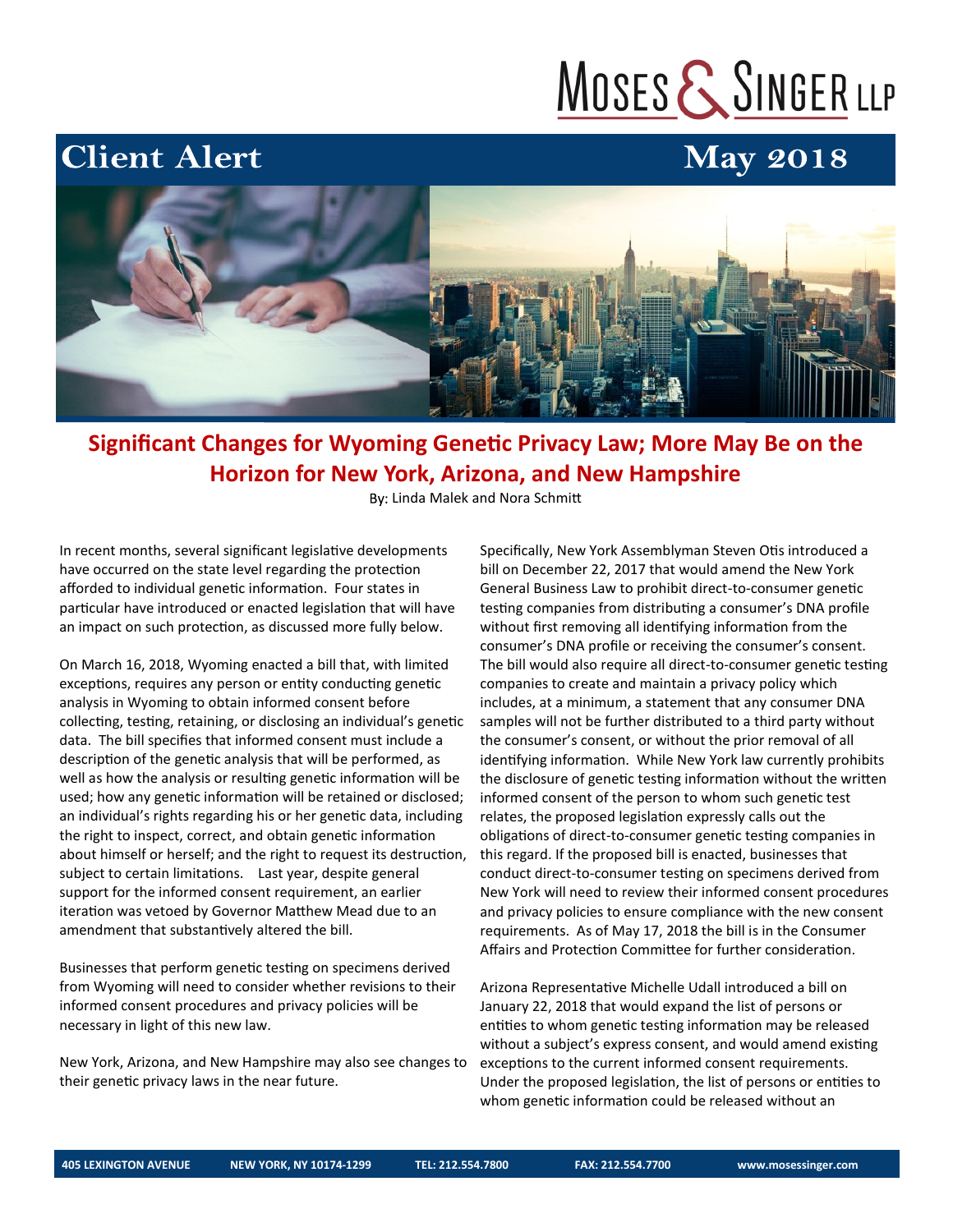individual's express consent would be expanded to include recipients such as the health insurance carrier of the person tested and any entity responsible for the payment of a health care provider's charges, provided the entity uses the genetic information only for payment purposes. Additionally, the proposed legislation would amend existing exceptions to the informed consent requirements to allow the release of genetic testing information without informed consent to any agent or employee of a health care provider who is providing care to the person tested, and to a third party providing services to a health care provider or clinical laboratory, as long as the third party enters into an agreement to protect the confidentiality of the genetic testing in accordance with the Health Insurance Portability and Accountability Act of 1996 (HIPAA). If the proposed bill is enacted, businesses that conduct genetic testing on specimens derived from Arizona may need to update their informed consent procedures and privacy policies to reflect the expanded list of individuals to whom genetic information may be released without express consent. These businesses may also need to enter into agreements with third parties to whom they release genetic information, in order to ensure the information is protected in accordance with the law. As of May 17, 2018 the bill is pending further action in the Arizona House of Representatives.

Finally, the New Hampshire House of Representatives passed a bill on March 21, 2018, that, if enacted, would grant individuals a property interest in their physical DNA samples and would place significant limitations on how an individual's genetic information and physical DNA samples could be used by third parties who collect such material under informed consent. While New Hampshire law currently requires written informed consent for the performance of genetic testing, the proposed legislation would add a new section to the state's genetic testing

law that explicitly provides for an individual's reasonable expectation of privacy in his or her genetic information as well as a property interest in his or her physical DNA samples. Additionally, the proposed law would limit the use of genetic information or physical DNA samples to only a specific purpose set out in the informed consent form, and would require that any genetic information or physical DNA samples be destroyed and permanently deleted once the specific purpose is accomplished. Our understanding is that the bill's sponsor intends to permit the use and retention of DNA samples or genetic information for future research provided individuals receive an explicit and accurate description of how and for what purposes their information will be used, retained, or disclosed, and affirmatively opt-in to such use, retention, or disclosure. If the proposed bill is enacted, businesses that collect genetic information and/or DNA samples from individuals in New Hampshire will have to tailor their informed consent forms to clearly address the specific purposes for which such information will be used and, moreover, will have to be prepared both to limit their use of such genetic information or DNA to those purposes and to permanently delete the sample and destroy the related information upon completion of the stated purpose. Affected businesses will also have to ensure they are using affirmative, opt-in consent if requesting the use, retention, or disclosure of genetic information and/or DNA samples for research purposes. As of May 17, 2018 the bill has been taken under advisement by the New Hampshire Senate Judiciary Committee.

For more information on how these legislative developments may impact your business, contact Healthcare Department Chair Linda Malek at (212) 554-7814.